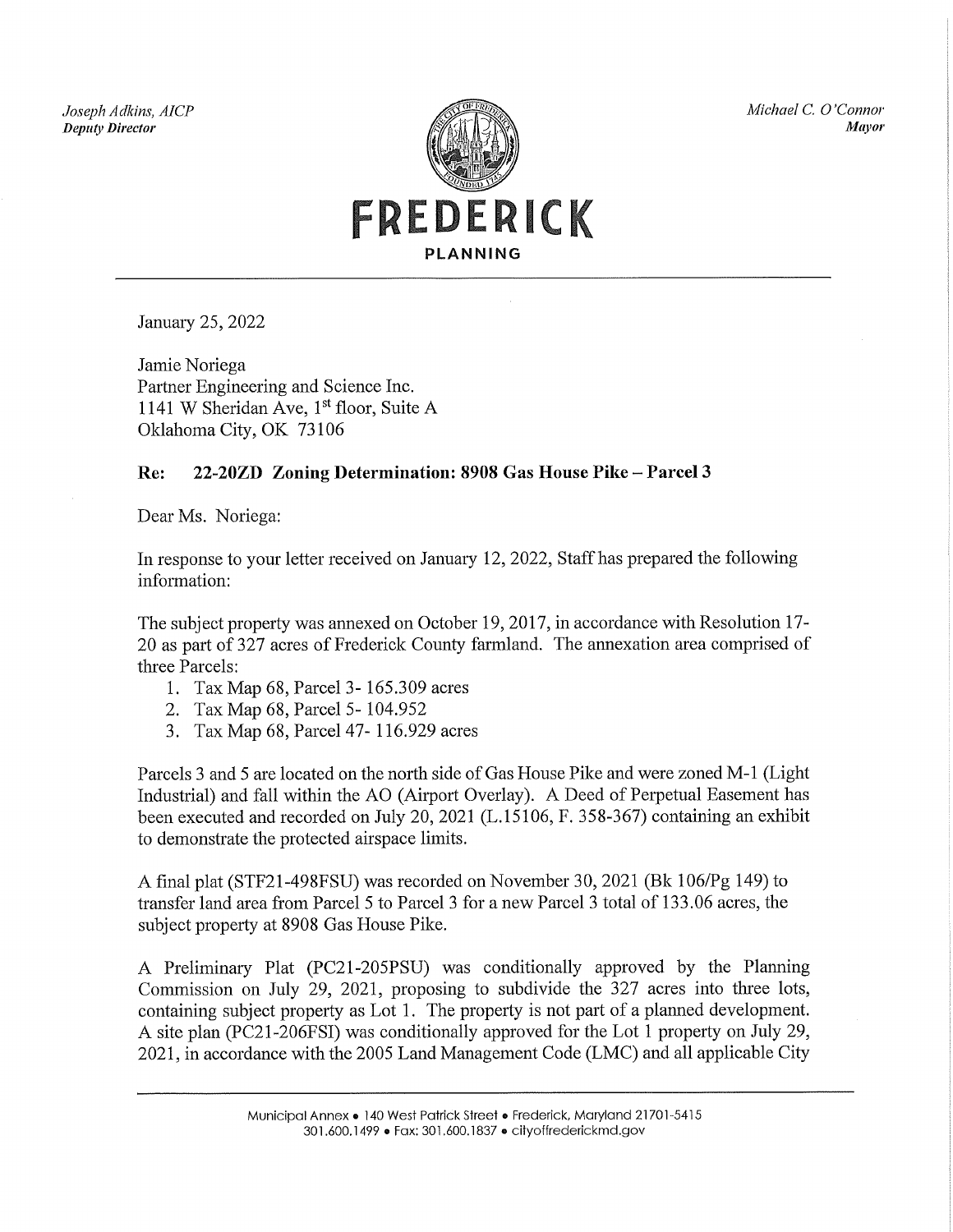regulations. The site plan proposed to construct a 638,985 s.f. distribution center consisting of offices and logistics/warehouse space as permitted in the M-1 zone. With the site plan approval, a modification to Section 605, Table 605-6 to the minimum percentage of interior parking lot landscaping requirement was approved. The site plan contains no off-street parking and complies with LMC Table 405-1 Dimensional Regulations. There are no variances or special exceptions associated with the site plan approval.

The Historic Preservation Commission reviewed the request for demolition in April of 2021 (case 21-332) and found that the site did not warrant designation with a Historic Preservation Overlay (HPO) and therefore, demolition without delay was granted on April 9, 2021, for all the applicable structures requested on site.

Per LMC Section 902 Nonconforming Structures, in all other districts except DB, DBO and DR zones, "any building destroyed, damaged, or deteriorated by any means to the extent of 50 percent or more of its market value, or if relocated, no such structure shall be reconstructed or relocated except in conformance with this Code."

To staff's knowledge there are no outstanding fire, building or zoning violations associated with the property.

If you have any further questions, please don't hesitate to contact me at (301) 600-1718 or preppert@cityoffrederickmd.gov.

The purpose of the service provided by the Zoning Administrator regarding determinations/interpretations is to identify the zoning of a particular property, to verify that a use is permitted or permissible in a specific Zoning District and to clarify and interpret the Land Management Code. Any questions regarding specific regulations and requirements for a site or sites' compliance with the Land Management Code not addressed in this letter shall not be the responsibility of the Zoning Administrator. It is the responsibility of the applicant, property owner and/or property purchaser to review the project site plan and the Land Management Code for compliance.

This determination applies solely to the referenced property and is not binding upon the City, the Zoning Administrator or any other official with respect to any other property. No person may rely upon this determination with respect to any property other than the referenced property. Please be advised that any person aggrieved, or any officer, department or agency of The City of Frederick affected by an order, requirement, decision, or determination made by an administrative officer in the administration or enforcement of the provisions of the Land Management Code may appeal said decision within thirty days to the Zoning Board of Appeals.

Sincerely,

Pam Reppert Pam Reppert Planner III

In Concurrence,

Joseph A. Adkins, AICP Deputy Director for Planning